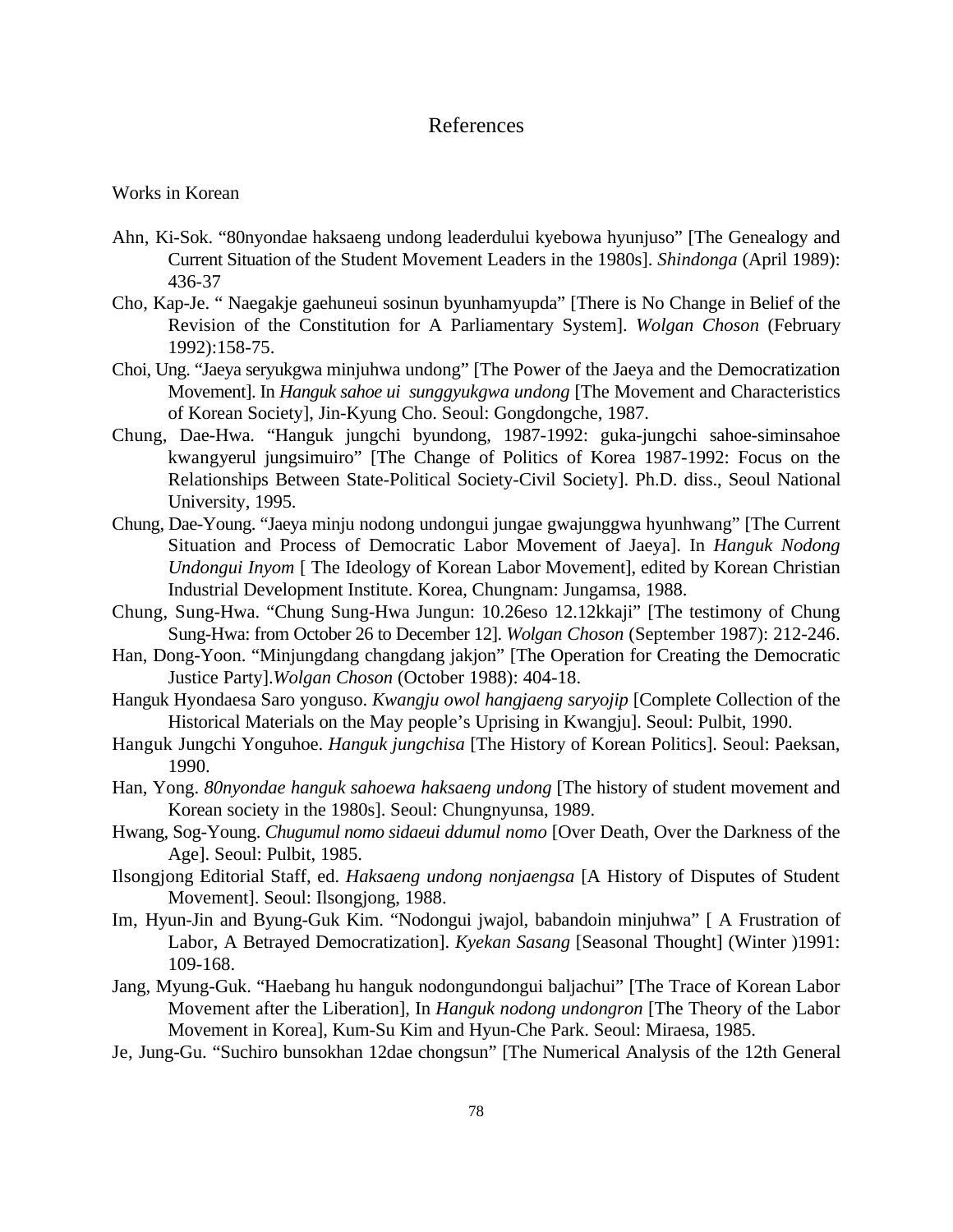Election]." *Shilchon Munhak* (Spring 1985): 360-361.

- Kang, Song-Jae. "80 nyon bom gukhoe gaehun Tukwiui jwajul"[The frustration of the 1980 Spring National Assembly Special Committee on Constitutional Revision]. *Sindonga* (July 1986): 262-285.
	- \_\_\_\_\_\_\_\_\_\_\_\_. "6.29ui makhuinmul, Kim Bokdong" [The Figure Behind the Scene of the June 29th Declaration: Kim Bokdong]. *Shindonga* (September 1987): 250-63.
- Kim, Chang-Jin and Kwang-Il Lee. " Kwangju minjung hangjaeng" [The People's Uprising in Kwangju]. In *Chungnyonul wihan hanguk hyundaesa* [A Contemporary History of Korea for Youth], edited by Hyun-Chae Park. Seoul: Sonamu, 1992.
- Kim, Dae-Gun. "6.29 mystery" [ The mystery of the June 29th declaration]. *Shindonga* (June 1991): 180-192.
- Kim, Ho-Ki. *Hyundae jabonjuuiwa hanguk sahoe: gukga, siminsahoe, minjujuui* [Contemporary Capitalism and the Korean Society: State, Civil Society, and Democracy]. Seoul: Sahoe Bipyungsa, 1995.
- Kim, Jang-Han. *80nyondae hanguk nodong undong* [The Korean Labor Movement in the 1980s]. Seoul: Joguk, 1989.
- Kim, Sam-Ung ed. *Seoului bom: minju sunun* [The Spring of Seoul: Declarations of Democracy]. Seoul: Ilwol Sogak, 1987.
- Kim, Song-Ik Kim. "Ikkuki 6.29 jongsada" [This is the Right History of the June 29 Declaration]. *Wolgan Choson* (November 1992): 162-69.

\_\_\_\_\_\_\_\_\_\_\_\_\_\_. "Chun Doo Hwan, yoksarul wihan yuksongjungun 1" [Chun Doo Hwan, the Real Testimony for the History 1]. *Wolgan Choson* (January 1992): 290-396.

\_\_\_\_\_\_\_\_\_\_\_\_\_\_. "Chun Doo Hwan, yoksarul wihan yuksongjungun 2" [Chun Doo Hwan, the Real Testimony for the History 2]. *Wolgan Choson* (February 1992): 290-401

- Korean Christian Social Research Center (hereafter KCSRC). *Gaehungwa minjoohwawoondong* [The Revision of the Constitution and the democratization movement]. Seoul:Minjungsa, 1986.
- KCSRC. *6wol minjoowha daetujaeng* [Great Democratization Struggle in June]. Seoul: Minjungsa, 1987.
- KCSRC. *7-8wol nodongja daetujaeng* [The Great Labor Struggles in July and August]. Seoul: Minjungsa, 1987.
- KCSRC. *Daetongryung sungo tujaeng* [The Presidential Election Struggle]. Seoul: Minjungsa, 1988.
- Koo, Hagen. "The State, *Minjung*, and the Working Class in South Korea." In *State and Society in Contemporary Korea,* edited by Hagen Koo. Ithaca: Cornell University Press, 1993.
- Lee, Chong-Oh. "80nyondae nodong undongron jungaegwajungui ihaerul wihayo" [For theUnderstanding of the Labor Movement Process in the 1980s]. In *Hanguk nodong undongui inyom* [ The Ideology of Korean Labor Movement], edited by Korean Christian Industrial Development Institute. Korea, Chungnam: Jungamsa, 1988.
- Lee, Keun-Sung. "Yushin jungkwonkwa jaeyaseryukui dungjang" [The Yushin Regime and the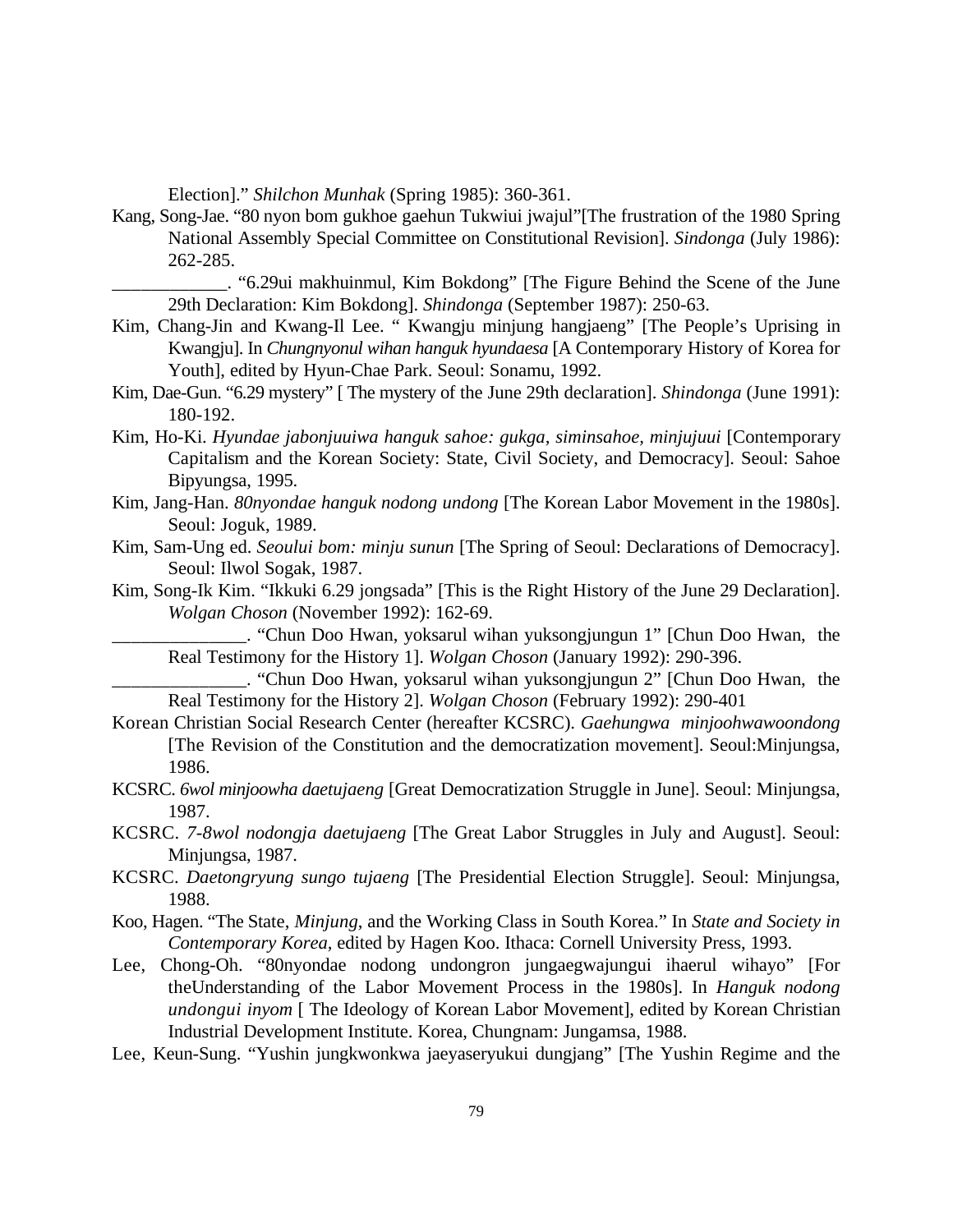Emergence of the Jaeya Forces]. In *Yushin chejewa minjuhwa undong*[The Yushin Regime and Democratization Movement], edited by Seung-Hun Han. Seoul: Samminsa, 1984.

- Oh, Yon-Ho and Sang-Hwi Han. *Kim Dae Jung and Kim Young Sam: Kyungjaengkwa gongjonui yoksa* [Kim Dae Jung and Kim Young Sam: A history of competition and co-existence]. Seoul: Uiam Chulpan, 1992.
- Park, Sung-Sik. *Songo bunsokui ironkwa silge* [The Theory and Reality in Analyzing Elections]. Seoul: Daeyoung Munwhasa, 1985.
- Seong, Kyoung-Ryung. *Chejepyundongeui jhungchi sahoehak* [The Political Sociology of Regime transformation].Seoul: Hanwol, 1995.
- Sagyejul Editorial Staffs. *Chunwhan: 6wol tujaenggwa minjoohwaeui jinro* [turning-over: June Struggle and the direction of democratization]. Seoul: Sagyejul, 1987.
- Shin, Myung-Soon. *Hankuk jungchiesoui sungo* [The Elections in Korean Politics]. In *Hyundae hankuk jungchiron* [The Theory of Contemporary Korean Politics], edited by U-Jin Lee and Sung-Joo Kim. Seoul: Nanam Publishing House, 1996.
- Study Group on Korean politics. *Hangukjungchisa* [History of Korean Politics]. Seoul: Baksan seodang, 1990.
- Yang, Kil-Hyun. "Hangukui 1987nyun minjuwhaihaenggwa wuiroputoeui chaekryak" [Democratization and strategy from the above of South Korea in 1987]. *Hangukgwa Kukjechungchi* 11(1) 1995 : 101-140.
- Yonsei University Struggle Committee for Lifting Martial Law. "Bisang gyeom haejerul wihae ssauja" [Let's Fight to Lift Martial Law]. In *Seoului bom: minju sunun* [The Spring of Seoul: Declarations of Democracy], edited by Sam-Ung Kim. Seoul: Ilwol Sogak, 1987.
- "6.29sonon, Chun Doo Hwanui jakpumida" [The June 29th Declaration, Chun Doo Hwan's Work], *Wolgan Choson* (June 1989): 212-22.
- "Angaesokui jungchi kisangdo"[The forecast map of politics in the fog]. *Sindonga* (April 1980): 96-117.

*Dong-A Ilbo.*

Works in English

Bedeski,. Roberts, E. *The Transformation of South Korea*. London: Routtledge. 1994.

\_\_\_\_\_\_\_\_\_\_\_\_\_. "State Reform and Democracy in South Korea." In *Korea Under Rho Tae-Woo: Democratization, Northern Policy and Inter-Korean Relations*, edited by James Cotton. Canberra: Australian National University Printery. 1993.

- Bercovitch, Jacob. "International Mediation: A study of the Incidence, Strategies and Conditions of Successful Outcomes." *Cooperation and Conflict* 21(September 1986): 155-68.
	- \_\_\_\_\_\_\_\_\_\_\_\_\_\_\_. "International Mediation and Dispute Settlement: Evaluating the Conditions for Successful Mediation." *Negotiation Journal* 7 (January 1991): 17-30.

Bermeo, Nancy. "Rethinking Regime Change." *Comparative Politics* 22(April 1990): 359-77. Cheng, Tun-Jen and Eun Mee Kim. "Making Democracy: Generalizing the South Korean Case."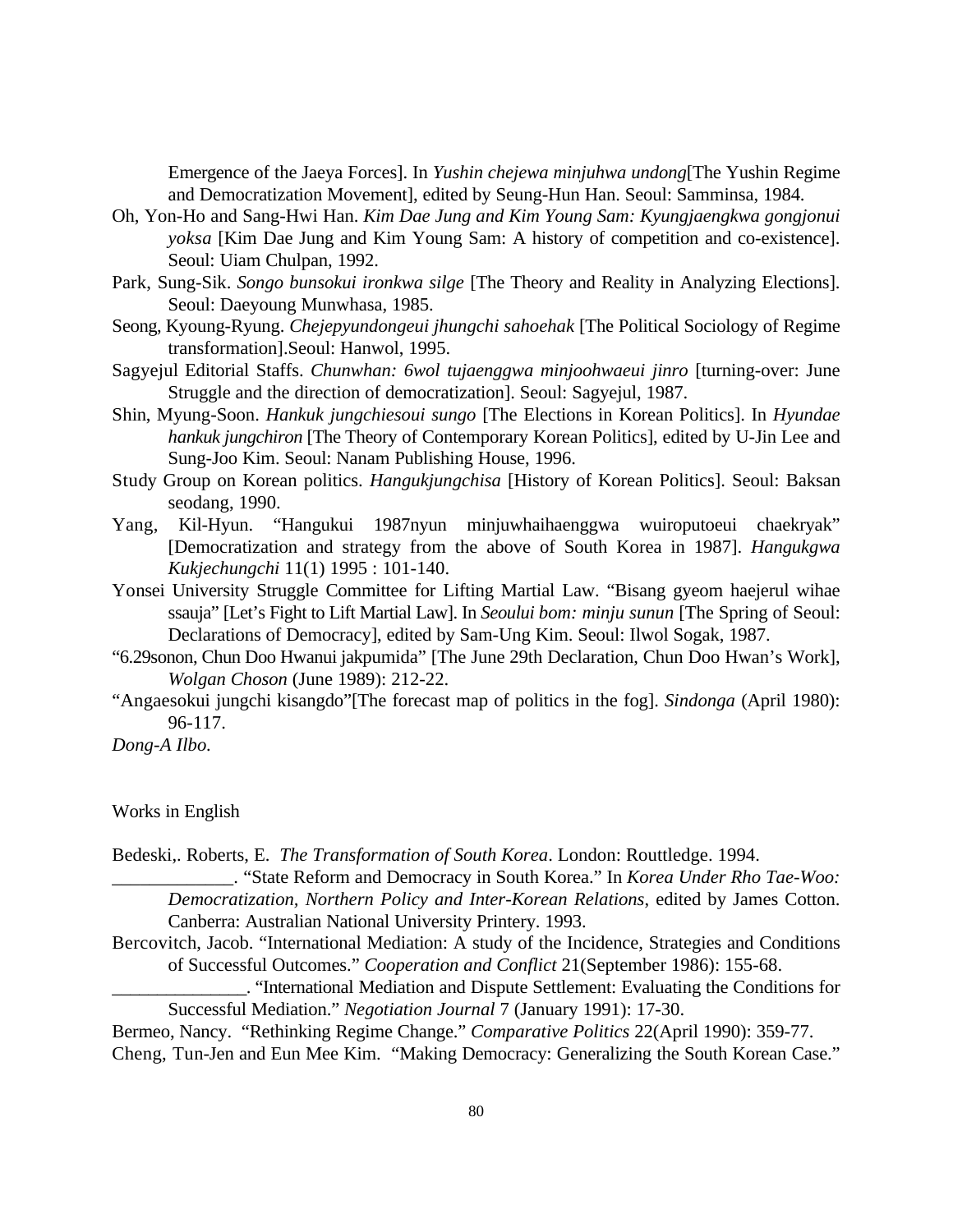In *The Politics of Democratization: Generalizing East Asian Experiences*, edited by Edward Friedman. Boulder: Westview Press, 1994.

- Cheng, Tun-Jen. "Democratizing The Quasi-Leninist Regime in Taiwan." *World Politics* 41(July 1989): 471-499.
- Cho, Jung-Kwan. "Underdeveloped Political Parties as Obstacles to Transition from Presidentialism to Parliamentalism--Two South Korean Case." Presented at the Annual meeting of American Political Science Association, Chicago. 1995.
- Choi, Jang Jip. "Political Cleavages in South Korea," In *State and Society in Contemporary Korea,* edited by Hagen Koo*.* Ithaca: Cornell University Press, 1993.
- Clark, Donald N. ed. *The Kwangju Uprising.* Boulder, Co.: Westview Press, 1988.
- Cohen, Jean L. and Andrew Arato. *Civil Society and Political Theory*. Cambridge: The MIT Press, 1992.
- Collier, David and Deborah L. Norden. "Strategic Choice Models of Political Change in Latin America." *Comparative Politics* 24 (January 1992): 227-43.
- Colomer, Josep M. "Transitions by Agreement: Modeling the Spanish Way." *American Political Science* Review 85(December 1991): 1283-1302.
- Cotton, James. "From Authoritarianism to Democracy in South Korea." In *Korea Under Rho Tae-Woo: Democratization, Northern Policy and Inter-Korean Relations*, edited by James Cotton. Canberra: Australian National University Printery. 1993.
- Cumings, Bruce. "The Abortive Abertura: South Korea in the Light of Latin American Experience." *New Left Review* (January/February 1989): 5-32.
- Dahl, Robert A. *Polyarchy: Participation and Opposition*. New Haven: Yale University Press, 1971.
- Di Palma, Giuseppe. *To Craft Democracies: An Essay on Democratic Transitions*. Berkeley: University Of California Press, 1990.
- Diamond, Larry, Juan J. Linz, and Seymour Martin Lipset. eds. *Democracy in Developing Countries : Asia*. vol 3. Boulder: Lynne Rienner Publisher, 1989.
- Dong, Won-mo. "University Students in South Korean Politics: Patterns of Radicalization in the 1980s." *Journal of International Affairs* 40 (Winter/Spring 1987): 233-55.

\_\_\_\_\_\_\_\_\_\_\_\_. "The Democratisation of South Korea: What Role Does the Middle Class Play?" In *Korea Under Rho Tae-Woo: Democratization, Northern Policy and Inter-Korean*

*Relations*, edited by James Cotton. Canberra: Australian National University Printery, 1993.

- Gleysteen, William H, Jr. and Alan D. Romberg. "Korea: Asian Paradox." *Foreign Affairs* (Summer 1987):1037-54.
- Green, Donald P. and Ian Shapiro. *Pathologies of Rational Choice Theory: A Critique of Application in Political Science*. New Haven: Yale University Press, 1994.
- Haggard, Stephan and Chung-in Moon. "The State , Politics, and Economic Development in Postwar South Korea," In *State and Society in Contemporary Korea*, edited by Hagen Koo. Ithaca: Cornell University Press, 1993.
- Hoffman, Mark. "Third Party Mediation and Conflict-Resolution in the Post-Cold War World." In *Dilemmas of World Politics: International Issues in a Changing World*, edited by John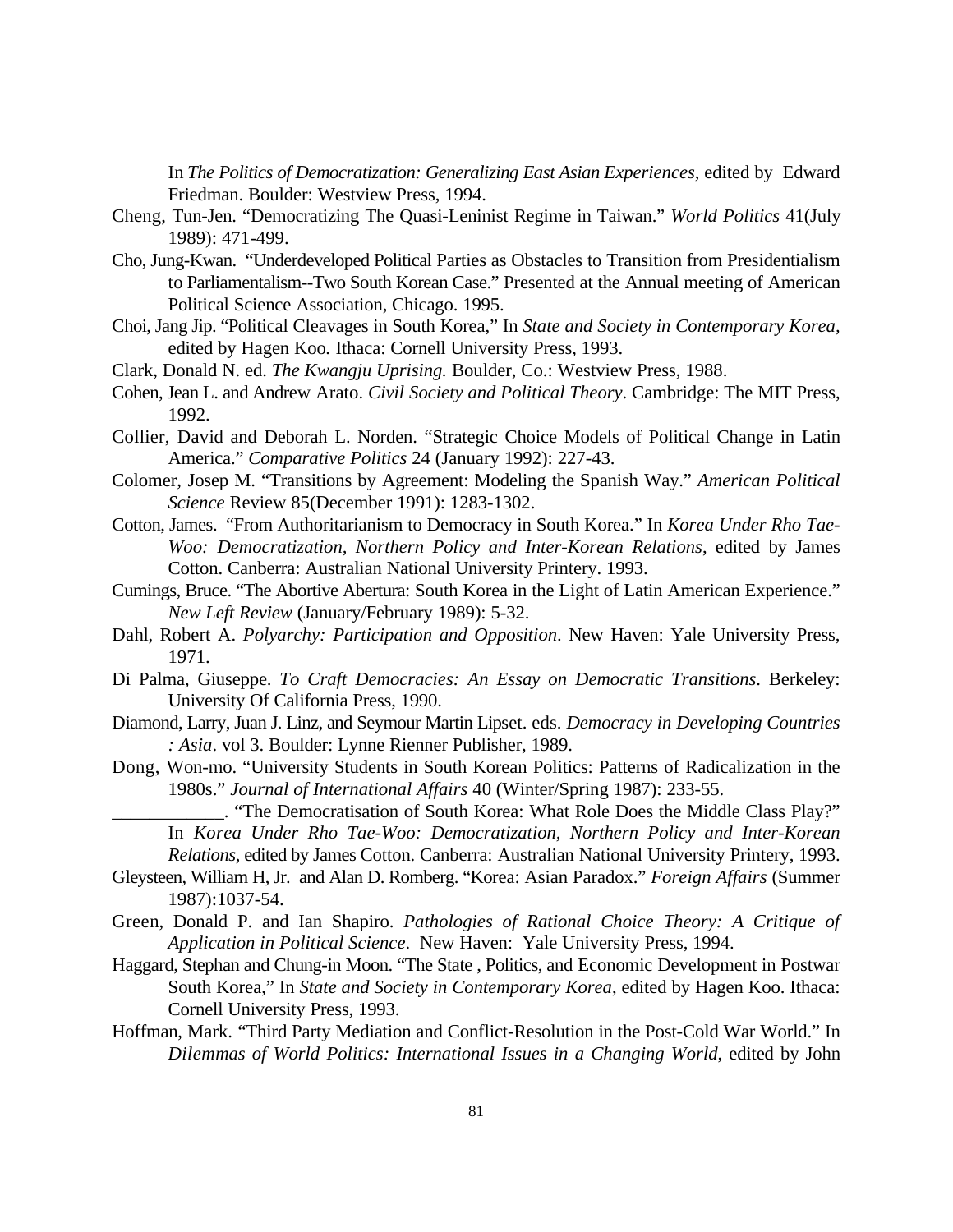Baylis and N.J. Rengger. Oxford: Clarendon Press, 1992.

Holbrooke, Richard. "East Asia: The Next Challenge." *Foreign Affairs* (Spring 1986): 732-51.

- Huntington, Samuel P. *The Third Wave: Democratization in the late Twentieth Century*. Norman: University of Oklahoma Press, 1991.
- Im, Hyug Baeg. "The Rise of Bureaucratic Authoritarianism in South Korea." *World Politics*, 39 (1985):231-57.
	- \_\_\_\_\_\_\_\_\_\_\_\_. "Politics of Transition: Democratic Transition from Authoritarian Rule in South Korea." Ph.D. diss., University of Chicago, 1989.
- Jacoby, Tamar. "The Reagan Turn Around on Human Rights." *Foreign Affairs* (Summer 1986): 1066-86
- Jang, Joon Oh. "Discourses on the Korean Student Movement in the 1980s: Democracy as a Master Frame." Ph.D. diss., University of Kansas, 1994.
- Jung, Courtney and Ian Shapiro. "South Africa's Negotiated Transition: Democracy, Opposition, and the New Constitutional Order." *Politics & Society* 23(September 1995): 269-308.
- Kim, Hong Nack. "The 1988 Parliamentary Election in South Korea." *Asian Survey* 29 (May 1989): 480-95.
- Kim, Hong Nack. "The 1987 Political Crisis and its implications for U.S.-Korean Relations." In *Political Change in South Korea*, edited by Ilpyong Kim and Young Whan Kim. New York: A Professors World Peace Academy Book.
- Kim, C.I., Eugene. "South Korea in 1986." *Asian Survey* 27(January 1987):66-76.
- Kim, Duk-Hong. "The Dynamics of Negotiated Transition: A Korean Case Study." Paper presented at the annual meeting of Midwest Political Science Association, Chicago. 1996.
- Koh, B.C. . "The 1985 Parliamentary Election in South Korea." *Asian Survey* 25 (September 1985): 883-97.
- Lawson, Stephanie. "Conceptual Issues in the Comparative Study of Regime Change and Democratization."*Comparative Politics* 25 (January 1993): 183-205.
- Levine, Daniel H. "Paradigm Lost: Dependence to Democracy." *World Politics* 40 (April 1988): 377-94.
- Munck, Gerardo L., and Chetan Kumar. "Civil conflicts and the conditions for successful international intervention: a comparative study of Cambodia and El Salvador." *Review of International Studies* 21(1995): 159-181.
- Nam, Koon Woo. *South Korean Politics: The Search for political Consensus and Stability*. Maryland: University Press of America, 1989.
- O'Donnell, Guillermo and Philippe C. Schmitter. 1986. *Tentative Conclusions about Uncertain Democracies*. In *Transition from Authoritarian Rule: Prospect for Democracy.* vol 4. edited by Guillermo, O'Donnell, Philippe C. Schmitter, and Laurence Whitehead. Baltimore: Johns Hopkins University Press, 1986.
- O'Donnell, Guillermo, Philippe C. Schmitter, and Laurence Whitehead. eds. *Transition from Authoritarian Rule: Prospect for Democracy*. 4 vols . Baltimore: Johns Hopkins University Press, 1986.
- Ott, Marvin C. "Mediation As a Method of Conflict Resolution: Two Cases." *International Organization* 26(Autumn 1972): 595-618.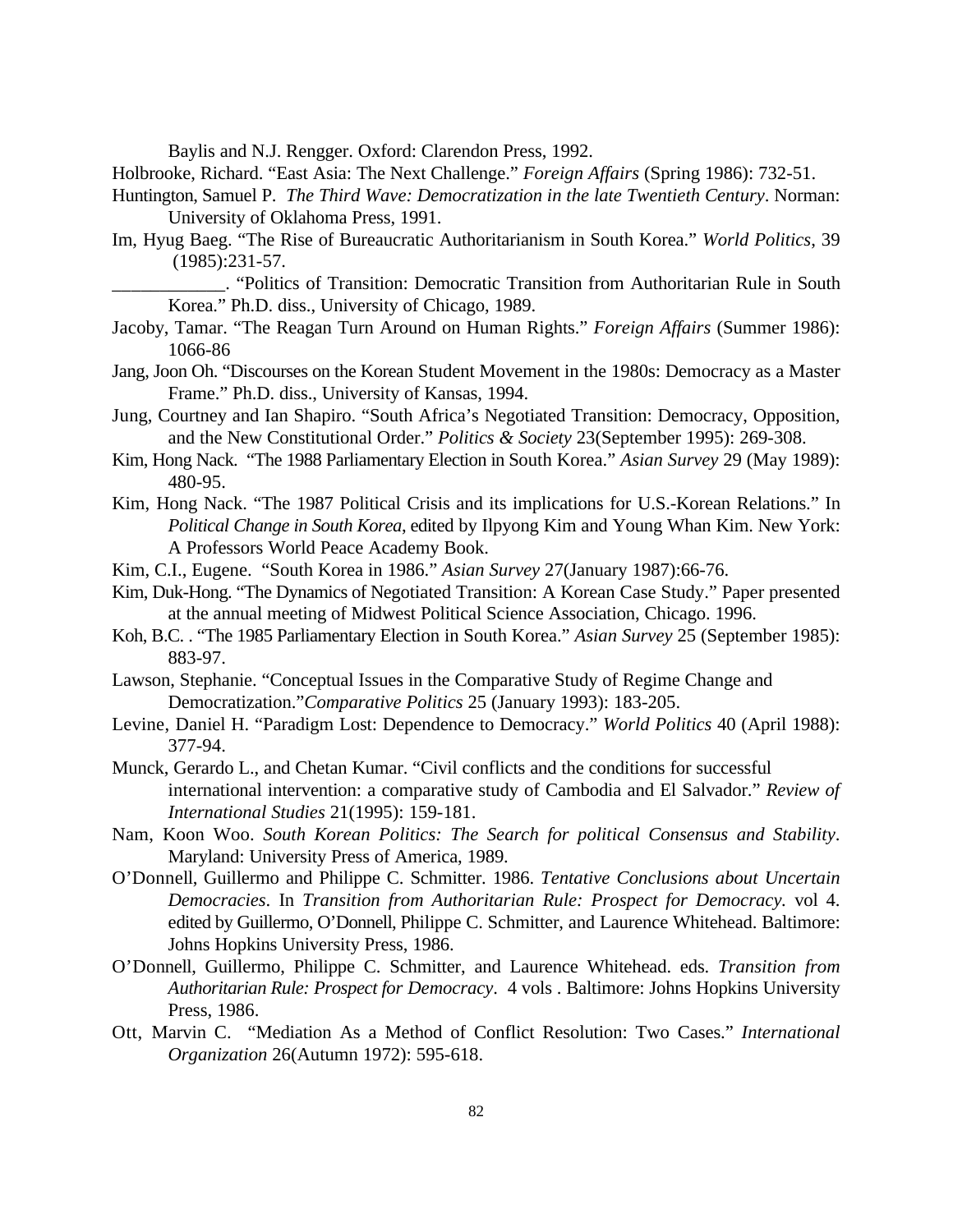- Princen, Thomas. *Intermediaries in International Conflict*. Princeton: Princeton University Press, 1992.
- Przeworski, Adam. "Some Problems in the Study of the Transition to Democracy." In *Transition from Authoritarian Rule: Prospect for Democracy*, vol 3. edited by Guillermo, O'Donnell, Philippe C. Schmitter, and Laurence Whitehead. Baltimore: Johns Hopkins University Press, 1986.

\_\_\_\_\_\_\_\_\_\_\_\_\_\_. *Democracy and the Market: Political and Economic Reforms in Eastern Europe and Latin America*. Cambridge: Cambridge University Press, 1991.

\_\_\_\_\_\_\_\_\_\_\_\_\_\_. "The Games of Transition." In *Issues in Democratic Consolidation: The New South American Democracies in Comparative Perspectives*, edited by Scott Mainwaring, Guillermo O'Donnell, and J. Samuel Valenzuela. Notre Dame: University Of Notre Dame Press, 1992.

Raiffa, Howard. *The Art and Science of Negotiation*. Cambridge: Harvard University Press, 1982. Rhee, Taek-Hyung. *US-ROK Combined Operations: A Korean Perspective*. Washington: National Defense University Press, 1986.

Rustow, Dankwart A. "Transition to Democracy." *Comparative Politics* 2 (April 1970): 337-63. Scalapino, Robert A. *The Politics of Development*. Cambridge: Harvard University Press, 1989.

\_\_\_\_\_\_\_\_\_\_\_\_\_\_\_\_. "Democratizing Dragons: South Korea & Taiwan." *Journal of Democracy* 4 (July 1993): 70-83.

- Shapiro, Ian. "Democratic Innovation: South Africa in Comparative Context." *World Politics* 46 (October 1993): 121-50.
- Shin Doh Chull. "On the Third Wave of Democratization: A Synthesis and Evaluation of Recent Theory and Research." *World Politics* 47 (October 1994): 135-70.
- Shorrock, Timothy."The U.S. Role in Korea in 1979 and 1980." Downloaded from the Internet. Available on the Website http:/www.kimsoft.com/Korea/Kwangju3.htm
- Shultz*,* George P. *Turmoil and Triumph: My Years as Secretary of State*. New York: Charles Scribner's Book, 1993.
- Sigur, Jr. Gaston J. "Prospects for Continuing Democratization in Korea." *Current Policy*. no, 829. Washington: United States Department of State, 1986.

\_\_\_\_\_\_\_\_\_\_\_\_\_\_\_. "Korean Politics in Transition." *Current Policy.* no, 917. Washington: United States Department of State, 1987.

Smith, William P. "Effectiveness of the Biased Mediator." *Negotiation Journal* 1 (October 1985): 363-72.

- Sohn, Hak-Kyu*. Authoritarianism and Opposition in South Korea*. London: Routledge, 1989.
- Touval, Saadia. 1982. *The Peace Brokers: Mediation in the Arab-Israeli Conflict, 1948-1979*. Princeton: Princeton University Press.
- Touval, Saadia. 1985. "The Context of Mediation." *Negotiation Journal* 1(October): 373-78.
- U. S. Congress. 1987a. *Assessing the Prospects for Democratization in Korea*. Hearings and Markup, 101th cong., 1st sess. Washington: GPO.
- U.S. Congress. 1987b. *Update on Political Developments in Korea, June 1987*. Hearing, 101th cong., 1st sess. Washington: GPO.